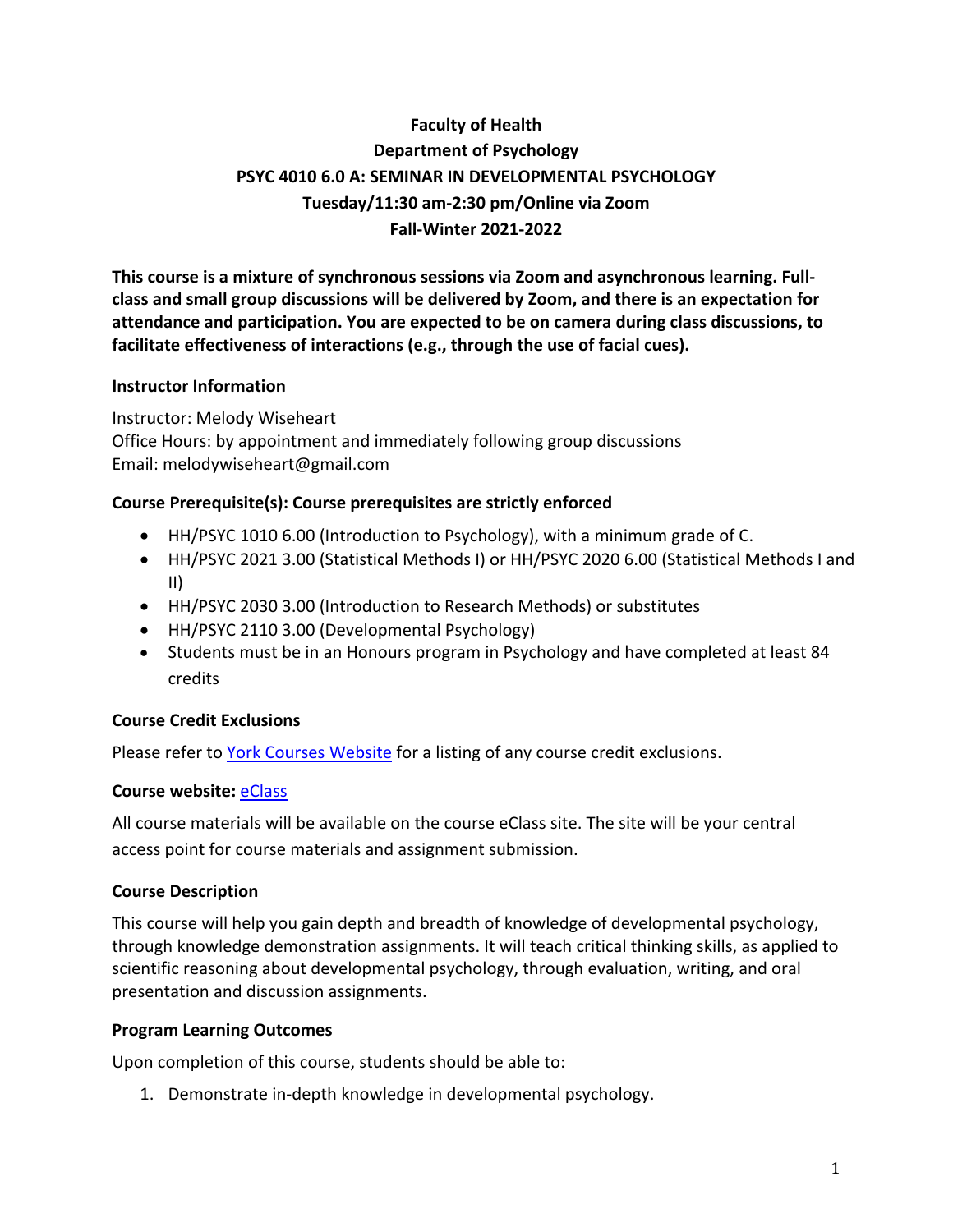- 2. Critically evaluate, synthesize and resolve conflicting results in developmental psychology.
- 3. Articulate trends in developmental psychology.
- 4. Locate research articles and show critical thinking about research findings in developmental psychology.
- 5. Express knowledge of developmental psychology in written form.
- 6. Engage in evidence-based dialogue with course director and peers.

### **Specific Learning Objectives**

- 1. Demonstrate depth of knowledge of developmental psychology topics.
- 2. Evaluate scientific statements by experts and non-experts.
- 3. Synthesize information as part of a presentation and book chapter.
- 4. Translate scientific knowledge for a non-academic audience.

#### **Required Text**

There is no required textbook. Links to research articles on psychology, pedagogy, and critical thinking will be provided. Students will conduct literature searches on developmental psychology.

|  | <b>Course Requirements and Assessment:</b> |  |  |
|--|--------------------------------------------|--|--|
|--|--------------------------------------------|--|--|

| <b>Assessment</b>                   | <b>Date of Evaluation (if known)</b> | <b>Weighting</b> |  |
|-------------------------------------|--------------------------------------|------------------|--|
| Reading 1 Evaluation                | September 2021                       | 5%               |  |
| Evaluate a News Article             | September 2021                       | 5%               |  |
| Reading 2 Evaluation                | October 2021                         | 5%               |  |
| Evaluate a TED Talk                 | October 2021                         | 5%               |  |
| Reading 3 Evaluation                | November 2021                        | 5%               |  |
| Presentation                        | November 2021                        | 20%              |  |
| Reading 4 Evaluation                | January 2022                         | 5%               |  |
| <b>Reading 5 Evaluation</b>         | February 2022                        | 5%               |  |
| Peer Feedback on Book Chapter Draft | February 2022                        | 15%              |  |
| Reading 6 Evaluation                | <b>March 2022</b>                    | 5%               |  |
| <b>Book Chapter</b>                 | <b>March 2022</b>                    | 20%              |  |
| <b>Grade Justification</b>          | <b>March 2022</b>                    | 5%               |  |
| <b>Total</b>                        |                                      |                  |  |

### **Description of Assignments**

Assignment descriptions will be posted on eClass.

### **Class Format and Attendance Policy**

Attendance is required for all Zoom sessions, so that effective discussion can take place.

**Grading as per Senate Policy**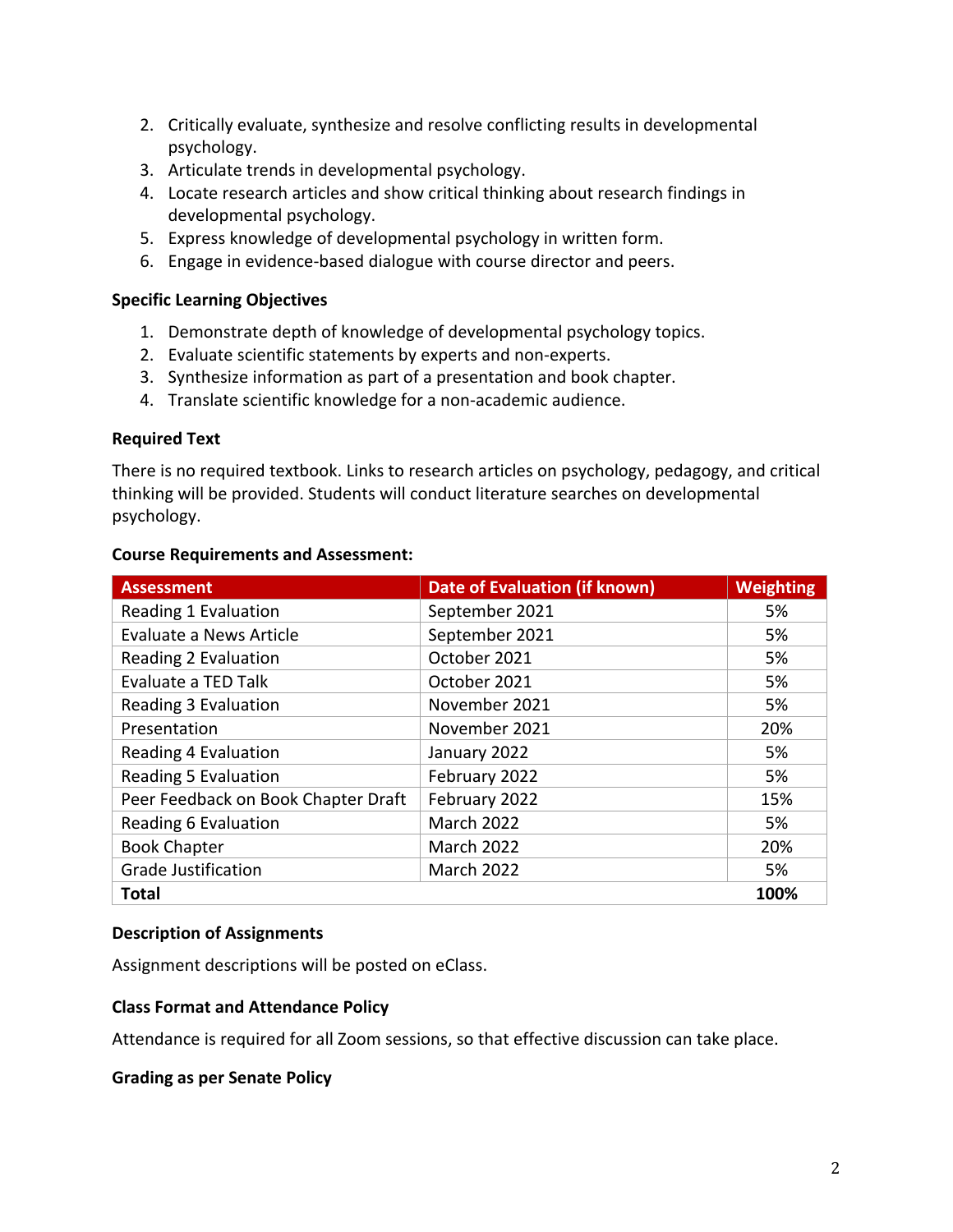The grading scheme for the course conforms to the 9-point grading system used in undergraduate programs at York (e.g.,  $A+ = 9$ ,  $A = 8$ ,  $B+ = 7$ ,  $C+ = 5$ , etc.). Assignments and tests\* will bear either a letter grade designation or a corresponding number grade (e.g. A+ = 90 to 100, A = 80 to 89, B + = 75 to 79, etc.)

For a full description of York grading system see the York University Undergraduate Calendar – Grading Scheme for 2021-22

### **Missed Tests/Midterm Exams/Late Assignment**

Late penalities are listed on the grading rubric for each assignment. If you are more than one week late, you will receive a zero on the assignment.

Students with accommodations can request a brief extension of the deadline (typically two to five days). Extensions will only be granted for major assignments (e.g., there are no extensions for reading critiques), and only when you demonstrate that your course work volume is higher than normal.

Non-accommodations-based extensions will only be granted for exceptional circumstances (e.g., you are hospitalized, or a parent dies). Extensions are not to be used in lieu of proper planning and preparation.

# **Add/Drop Deadlines**

For a list of all important dates please refer to: Fall/Winter 2021-22 Important Dates

|                                                                                                                | Fall<br>(Term F)    | Year<br>(Term Y)      | <b>Winter</b><br>(Term W)     |
|----------------------------------------------------------------------------------------------------------------|---------------------|-----------------------|-------------------------------|
| Last date to add a course without permission of<br>instructor (also see Financial Deadlines)                   | Sept. 21            | Sept. 21              | Jan. 23                       |
| Last date to add a course with permission of instructor<br>(also see Financial Deadlines)                      | Oct.5               | Oct. $26$             | Feb. 7                        |
| Drop deadline: Last date to drop a course without<br>receiving a grade (also see Financial Deadlines)          | Nov. 12             | Feb. 11               | 18-Mar                        |
| Course Withdrawal Period (withdraw from a course and<br>receive a grade of "W" on transcript – see note below) | Nov. 13 -<br>Dec. 7 | Feb. 12 -<br>April 10 | <b>March 19 -</b><br>April 10 |

### **Add and Drop Deadline Information**

There are deadlines for adding and dropping courses, both academic and financial. Since, for the most part, the dates are **different**, be sure to read the information carefully so that you understand the differences between the sessional dates below and the Refund Tables.

You are strongly advised to pay close attention to the "Last date to enrol without permission of course instructor" deadlines. These deadlines represent the last date students have unrestricted access to the registration and enrolment system.

After that date, you must contact the professor/department offering the course to arrange permission.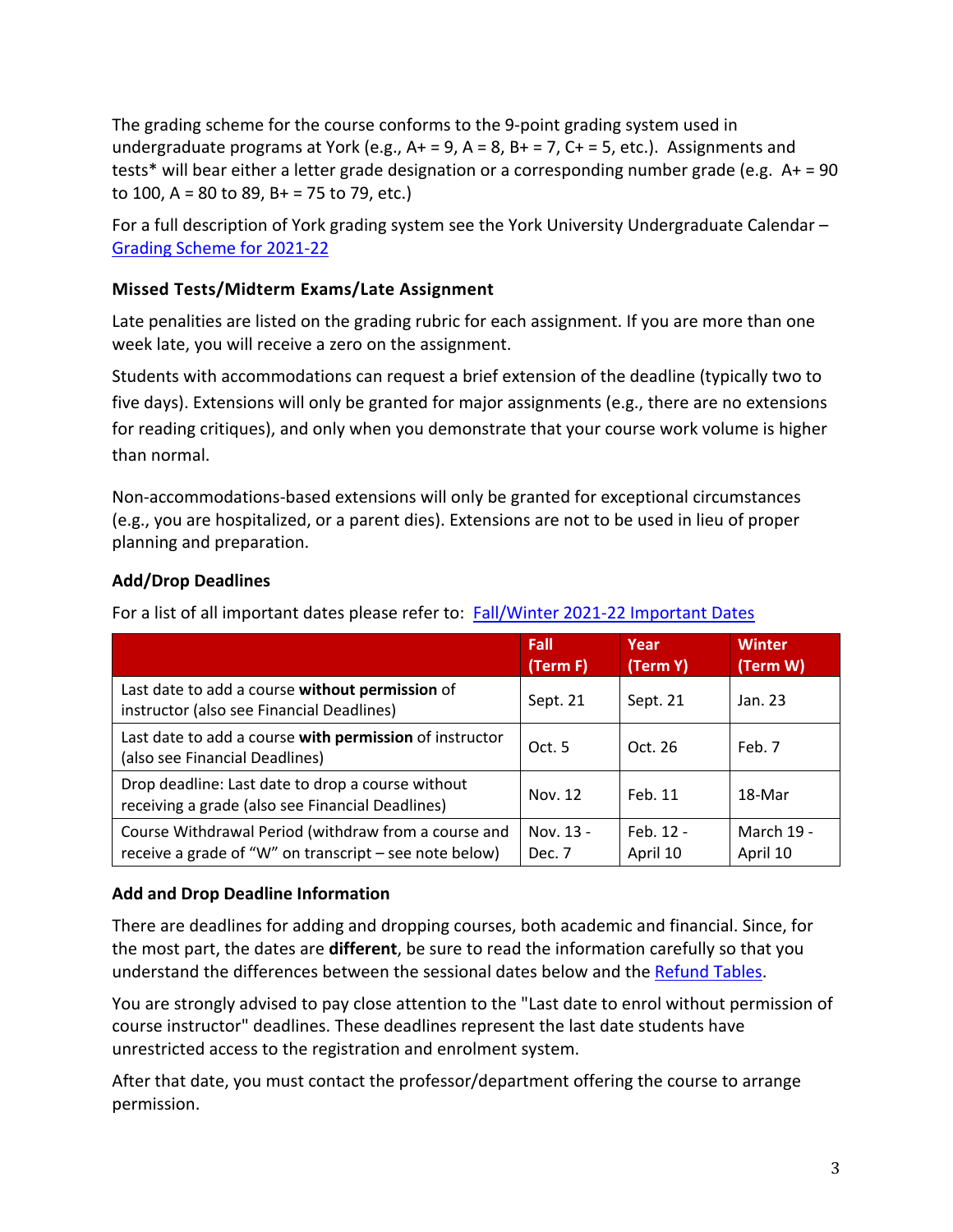You can drop courses using the registration and enrolment system up until the last date to drop a course without receiving a grade (drop deadline).

You may withdraw from a course using the registration and enrolment system after the drop deadline until the last day of class for the term associated with the course. When you withdraw from a course, the course remains on your transcript without a grade and is notated as 'W'. The withdrawal will not affect your grade point average or count towards the credits required for your degree.

# **Information on Plagiarism Detection**

If possible plagiarism is detected, assignments will be run through TurnItIn or web-based search tools.

# **Electronic Device Policy**

This course will be delivered in an online format and therefore electronic devices (e.g., tablets, laptops) are permitted during class time for course-related purposes. Students are expected to remain engaged during group discussions and to provide constructive critiques.

# **Academic Integrity for Students**

York University takes academic integrity very seriously; please familiarize yourself with Information about the Senate Policy on Academic Honesty.

It is recommended that you review Academic Integrity by completing the Academic Integrity Tutorial and Academic Honesty Quiz

### **Academic Accommodation for Students with Disabilities**

While all individuals are expected to satisfy the requirements of their program of study and to aspire to do so at a level of excellence, the university recognizes that persons with disabilities may require reasonable accommodation to enable them to do so. The university encourages students with disabilities to register with Student Accessibility Services (SAS) to discuss their accommodation needs as early as possible in the term to establish the recommended academic accommodations that will be communicated to Course Directors as necessary. Please let me know as early as possible in the term if you anticipate requiring academic accommodation so that we can discuss how to consider your accommodation needs within the context of this course.

# https://accessibility.students.yorku.ca/

### **Excerpt from Senate Policy on Academic Accommodation for Students with Disabilities**

1. Pursuant to its commitment to sustaining an inclusive, equitable community in which all members are treated with respect and dignity, and consistent with applicable accessibility legislation, York University shall make reasonable and appropriate accommodations in order to promote the ability of students with disabilities to fulfill the academic requirements of their programs. This policy aims to eliminate systemic barriers to participation in academic activities by students with disabilities.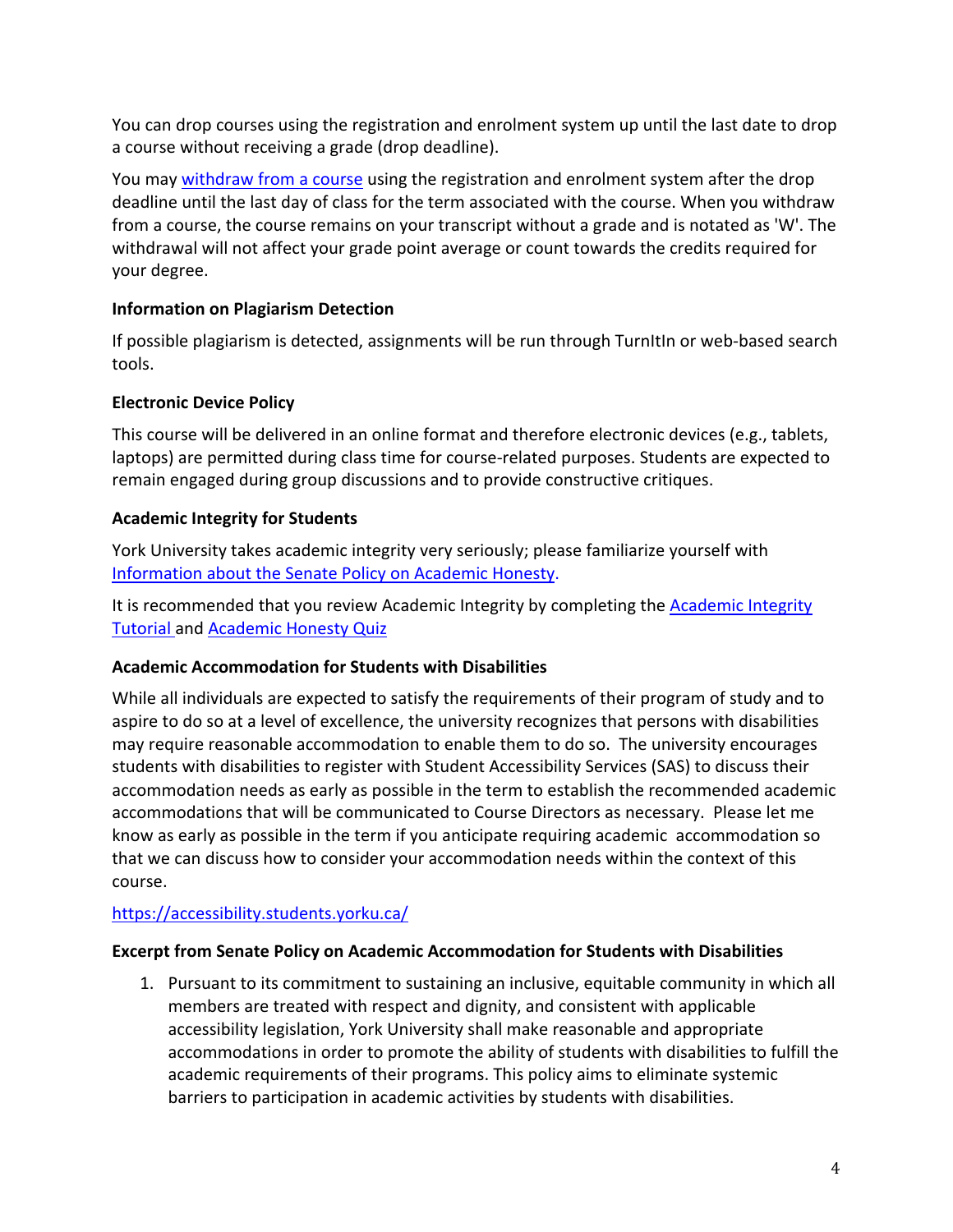All students are expected to satisfy the essential learning outcomes of courses. Accommodations shall be consistent with, support and preserve the academic integrity of the curriculum and the academic standards of courses and programs. For further information please refer to: York University Academic Accommodation for Students with Disabilities Policy.

# **Course Materials Copyright Information**

These course materials are designed for use as part of the 4010 course at York University and are the property of the instructor unless otherwise stated. Third party copyrighted materials (such as book chapters, journal articles, music, videos, etc.) have either been licensed for use in this course or fall under an exception or limitation in Canadian Copyright law.

Copying this material for distribution (e.g. uploading material to a commercial third-party website) may lead to a violation of Copyright law. Intellectual Property Rights Statement.

# **Course Schedule**

September 14: Introduction to the course

September 21: no class

September 28: Promoting critical analytical thinking in children and adolescents at home and in school (Murphy, Rowe, Ramani, & Silverman, 2014)

October 5: Small group discussion of presentation assignment (brainstorm topics)

October 19: Small group discussion of presentation assignment (literature circle summarizer and terminology wizard roles)

October 26: Six motivational reasons for low school achievement (Reiss, 2009)

November 2: Small group discussion of presentation assignment (literature circle researcher role)

November 9: Small group discussion of presentation assignment (literature circle connector and illustrator roles)

November 16: Small group discussion of presentation assignment (present draft of presentation to peers)

November 23: Mindfulness and self-compassion: Exploring pathways to adolescent emotional well-being (Bluth & Blanton, 2014)

November 30: Show student presentations

December 7: Show student presentations

January 11: The nature and development of critical-analytic thinking (Byrnes & Dunbar, 2014)

January 18: Small group discussion of book chapter assignment (brainstorm topics)

January 25: Small group discussion of book chapter assignment (literature circle summarizer and terminology wizard roles)

February 1: Small group discussion of book chapter assignment (literature circle researcher role)